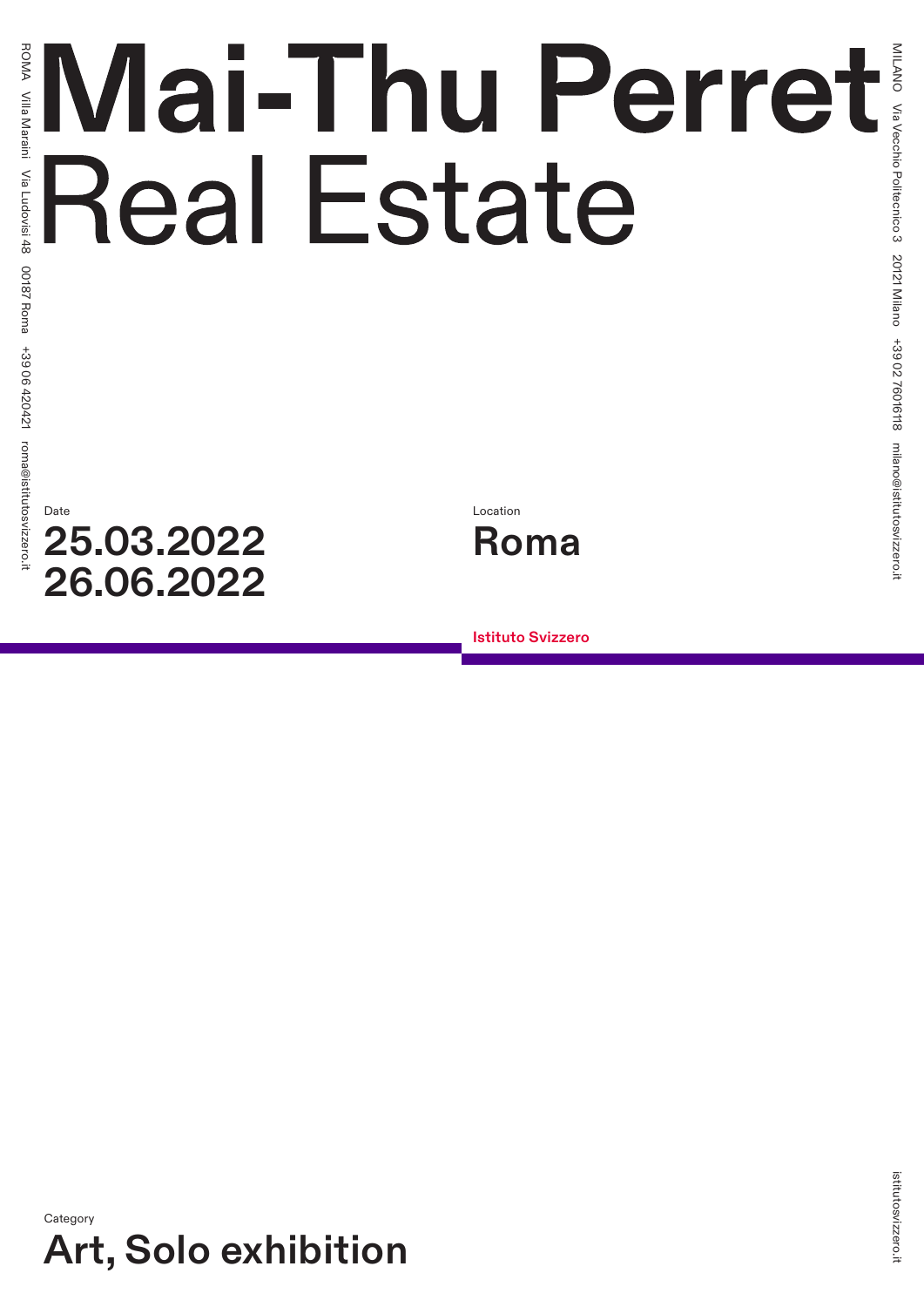# **Mai-Thu Perret** *Real Estate* Istituto Svizzero, Rome

In early March, Mai-Thu Perret sends me an email with a link to the essay *Every Exit Is an Entrance* by Anne Carson. Mai-Thu Perret writes to me that the text is important for the exhibition as well as for her ideas about houses. Anne Carson, a writer and philologist, turns her attention to the "good sleepers and those who are not"—so I also feel addressed. She relates a dream about her childhood home, "the dream of a green living room", and the strange feeling she has towards this room in her dream, that she had "caught" the green living room while sleeping: "I had entered it from the sleep side. [...] it was and remains for me a consolation to think of it lying there, sunk in its greenness, breathing its own order, answerable to no one, apparently penetrable everywhere and yet so perfectly disguised in all the propaganda of its own waking life as to become in a true sense something *incognito* at the heart of our sleeping house." This passage, describing the house as a body, a sleeping body, moved me. I often dream of my childhood home, and as I write these lines, I am looking out of the window of my small apartment in Zurich (which I still consider home, despite my life in Rome). I think about the links between the domestic sphere and concepts of femininity analysed in feminist discourses and about our need to have a place we call home, also in terms of property and "real estate"—especially for a woman. "I imagined a house in which I could live and work and think at my own pace, but even in my imagination, this home was blurred, undefined," writes Deborah Levy in her 'living autobiography' *Real Estate*.

Mai-Thu Perret calls her exhibition at the Istituto Svizzero in Rome *Real Estate*. Besides the artist's sly double entendre, since the Italian word *estate* means "summer", this title is also and especially a reference to Deborah Levy's book. It occupied Mai-Thu Perret during her preparations for the exhibition and accompanied me through the last weeks of the past year. Mai-Thu Perret's solo show in Rome embarks on a reflection on houses, on domesticated and undomesticated spaces, on the female figures who inhabit and animate them, and on their significance for notions of femininity. Specifically, it is two houses, or rather, two villas in Rome, which Mai-Thu Perret deals with. On the one hand, there is Villa Maraini, today the seat of

the Istituto Svizzero in Rome. Built in the historicist style in the early 20th century, the villa was the home of the Maraini family, a husband and wife who prospered from their sugar production company. While the career of Emilio Maraini is well documented, the life of Carolina Maraini-Sommaruga remains nebulous. It is almost as if her figure has disappeared among all the marble columns, stucco ceilings, and wallpapered walls. In her 1971 novel *Malina*, written in Rome, Ingeborg Bachmann describes how her female protagonist vanishes into the wall: "It's a very old wall, a very strong wall, from which no one can fall, [...] from which nothing can ever be heard again." The other villa is the ancient Villa Livia, which dates back to the 1st century BCE and was the home of Livia, the wife of Emperor Augustus. The frescos from the Villa Livia are now preserved in Palazzo Massimo in Rome and depict an enchanted garden populated by birds and other animals. In *Real Estate*, these things come together in a free, associative form. With sculptural works, ceramics, textile works, a new sound work, and drawings, Mai-Thu Perret unfolds a kind of topography in the spaces of the piano nobile at Villa Maraini, where she interweaves numerous references from literature, art and cultural history, Far Eastern spiritualism, and feminist theory. Referencing the two villas—Villa Maraini and Villa Livia—she raises questions about the contrasts between inside and outside, nature and culture, and the negotiation of gendered spaces and the manifestation of power and class in architecture.

In the pergola in the garden, three bronze-cast organs welcome us: *Eventail des caresses* (Fans of tenderness)—heart, uterus, and lungs. With its cavity and a pendulum reminiscent of Buddhist temple bells (which chime in the wind and herald a ritual with their sound?), the uterus stands proxy for the female body. On the veranda, Mai-Thu Perret has installed the ceramic sculpture, *She lured the golden warbler down from the willow branch*, which resembles a fountain where four small birds quench their thirst. Its title refers to a meditative, enlightening practice in Zen Buddhism—a recurring theme for Mai-Thu Perret. In the first exhibition room, we are confronted by eight black ceramic animal masks. *With an unbounded force (black)* is what the artist calls this work, which was created in the context of her research on witches. Witches were said, Mai-Thu Perret researched, to turn into animals. And the witch, writes feminist philosopher Silvia Federici, is "the embodiment of a world of female subjects that capitalism had to destroy: the heretic,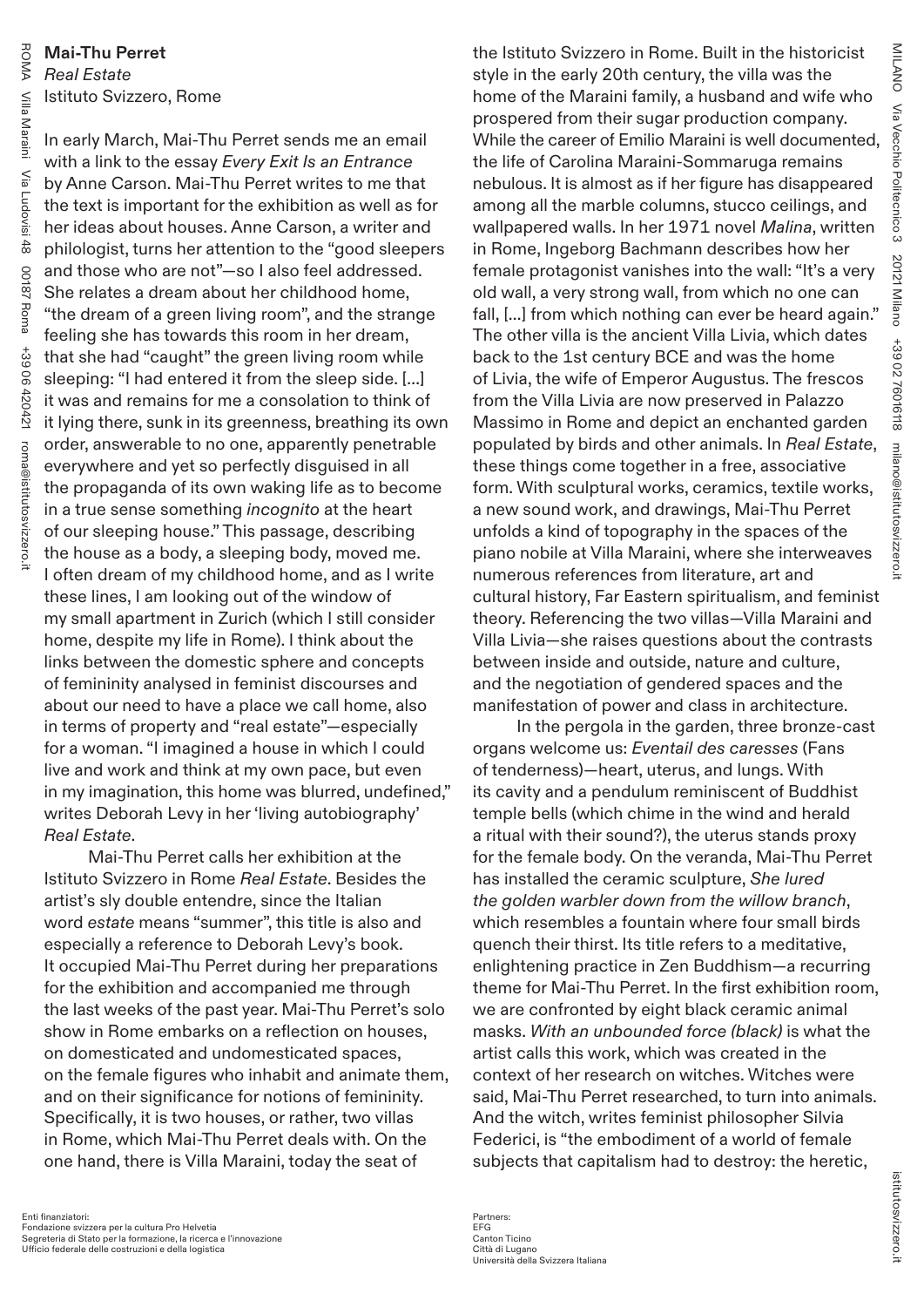ROMA the healer, the disobedient wife, the woman who dared to live alone [...]" In the work of Mai-Thu Perret, Nilla the witch might be the unruly sister of the women Villa Maraini the artist describes in her ongoing series since Maraini the late-1990s, *The Crystal Frontier*: women who venture to live together in a non-capitalist, non-Μã Via Ludovisi 48 patriarchal, manless commune in the New Mexico Ludovisi desert. Or perhaps the witch is the sister of Minerva, whom we meet later in the exhibition. Audible in  $\frac{48}{6}$ the adjacent winter garden is the sound work *THE SUBJECTIVE FACTOR*, which Mai-Thu Perret  $00$ 00187 Roma  $\overline{8}$ commissioned by singer and poet Tamara Barnett-7 Roma Herrin. We hear lullaby-like singing and a poetic dialogue based on conversations between Mai-Thu  $+39$ +39 06 420421 Perret and Tamara Barnett-Herrin about the 06420421 domestic sphere, unruly women, and the French author Marguerite Duras and her essayistic, autobiographical text, *La Vie matérielle*—in which she reflects, among other things, on all the houses roma@istitutosvizzero.i roma@istitutosvizzero.it she has inhabited in her life. Collaborations are very important to Mai-Thu Perret. Her co-creative approach is sometimes obvious, as with this sound work, but at other times it is less visible, taking the form of a repertoire of voices and images that accompany the artist. Her textile work in the next room also links to the idea of a resonating space. The large tapestry *Vertical-horizontal composition* is based on a gouache by the Swiss artist Sophie Taeuber-Arp (1889-1943), who developed radical horizontal and vertical visual compositions starting around 1915 and was one of the pioneers of Constructivism. Mai-Thu Perret often addresses the Arts & Crafts and Bauhaus movements in her work. In the narratives she weaves and the imagined sisterhood of her figures, we can draw connections between the textile and ceramic works with expressions of female self-empowerment—also in terms of production conditions, since these techniques enable(d) women to earn an income. In *Untitled*, the hand that is painted on wood above the fireplace is a reference to Mai-Thu Perret's research on hands, which she has been pursuing for some time and is the basis for the large neon work at the entrance to the Istituto Svizzero garden. The artist explores the symbolic importance of the hand in Tantra, an Indian philosophy that dates to around 200 CE. She is also interested in the hand as an ancient visual motif—Stone Age cave paintings not only depict hunting scenes but often feature handprints or hand reliefs, which, according to anthropological findings, were made by women. For Mai-Thu Perret, the hand continues to stand

The watercolour drawings in the next room were all produced during the months of the pandemic. Mai-Thu Perret compares the equally silent and immediate act of drawing with writing—another important aspect of her artistic work. For her, drawing is an intimate gesture that shapes her thoughts. This perspective makes me think of sentences by Caroline Emcke: "I write as if I were mumbling: quietly, more to myself than to others. [...] Writing helps one think more precisely. It is intimate." The space with Mai-Thu Perret's drawings also has an aura of intimacy, causing us to take pause and contemplate.

Hanging high above in the magnificent staircase of Villa Maraini are the two painted Japanese paper lamps of the work, *Space is the place*. Evoking celestial bodies—moons or stars they form a prelude to the next exhibition room, where a landscape of water lilies in different sizes spreads out before our eyes. At the same time, my gaze wanders to the lush garden vegetation behind the large windows. Mai-Thu Perret created the ceramic water lilies (*The merging of all into one–this cannot be grasped*, as she calls them) while exploring the work of Roberto Burle Marx (1909-94), who had a decisive influence on Brazilian modernism as a landscape architect and plant collector, and collaborated with the architect Oscar Niemeyer, among others. Roberto Burle Marx's gardens are like abstract paintings; he referred to garden design as 'painting with plants'. At his nursery in southwest Rio de Janeiro, he cultivated or domesticated?—tropical plants. In the context of the exhibition *Real Estate*, the water lilies also make me think of property and desire. Deborah Levy writes: "My real estate had become bigger, there were many rooms, a breeze blew through every window, all the doors were open, [...]. Outside the unreal grounds, butterflies landed on bushes of purple lavender." At the same time, the large ceramic water lilies are reminiscent of domesticated nature (exactly!), evoking the contrast between nature and culture, inside and outside, cultivated throughout the history of Western culture. Near the fireplace, there is another ceramic work, *Abnormally avid III* a basket and apples. The poisoned apples from the fairy tale about Snow White come to mind and —like the black animal masks—connect to Mai-Thu Perret preoccupation with the figure of the witch.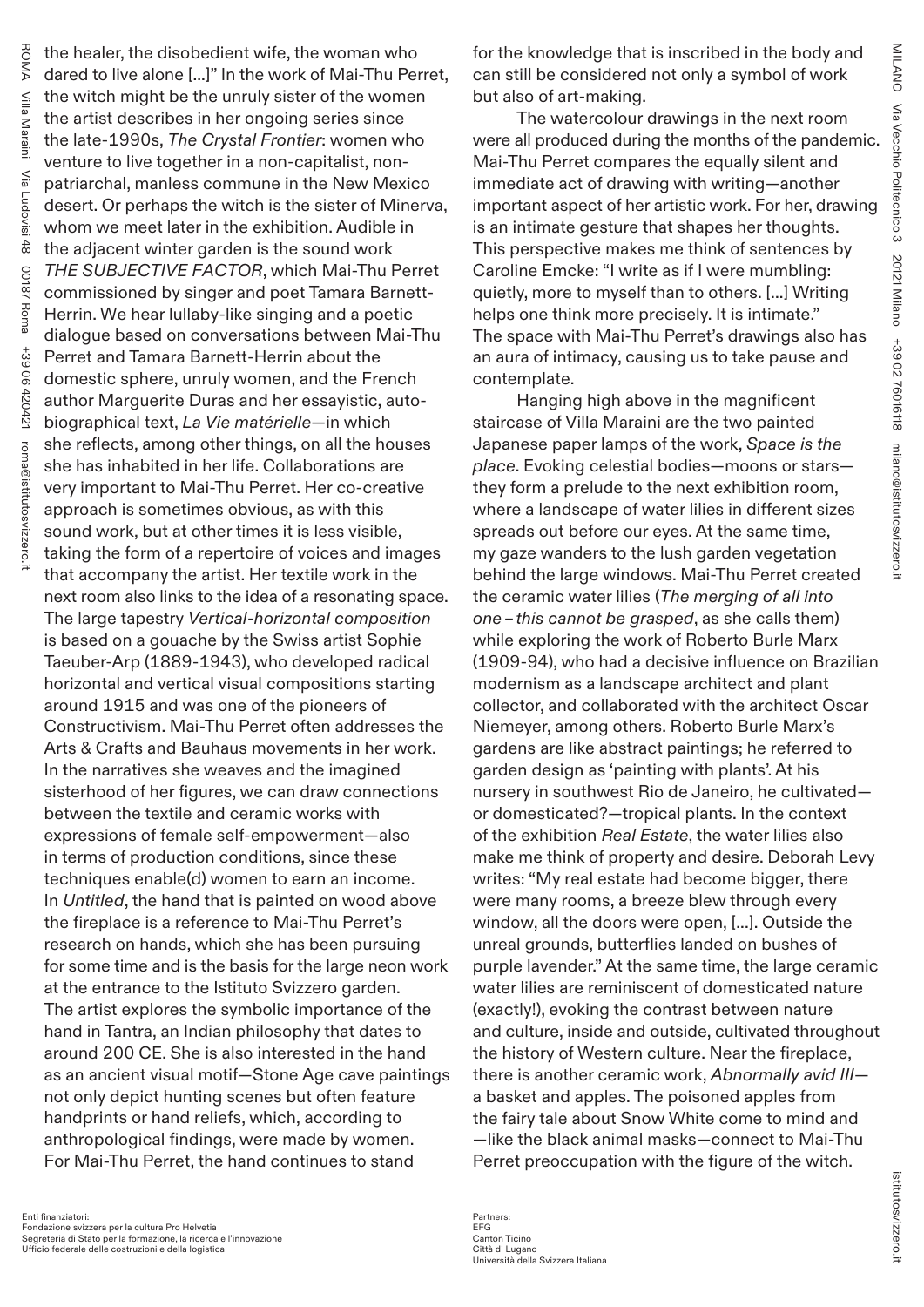Now the witch, a wild and per se undomesticated figure, meets the idealised figure of the bourgeois housewife in the magnificent former dining room of Villa Maraini. It makes us aware of how spaces are gendered and how female figures are characterised according to stereotypes.

ROMA

Villa Maraini

Villa Maraini

Via Ludovisi 48

Ludovisi

 $\frac{48}{3}$ 

Μã

00187 Roma

7 Roma

28100

+39 06 420421

06420421

 $+39$ 

roma@istitutosvizzero.it

roma@istitutosvizzero.i

In the last exhibition room, we encounter another female figure. It is Minerva—the Roman goddess of wisdom, tactical warfare, shipbuilding, and art. She is also the guardian of wisdom and protector of artisans, and, later, of poets and teachers. Her companion is the owl; her Greek counterpart is Athena. Mai-Thu Perret met her *Minerve* at the Palazzo Massimo in Rome—the same place where the frescoes from Villa Livia are on view. The seated figure dates to the late 1st century BCE or the early 1st century CE. Mai-Thu Perret cast the sculpture in ceramic from a 3D scan of the statue she found online and gave it the face of a female acquaintance of European and African descent. It is also a nod to the old women who feed pigeons, whom Deborah Levy spies in many cities and describes as figures somehow lost in a patriarchal historical narrative: "Yes there she is, she is one of those cut-down goddesses who has become demented by life." The moulded glass pigeons and other birds keep the *Minerve* company. Sun shines obliquely into the space, and its light reflects in the secret glass bar, where the lady of the house may have kept her liquor. I think of Anne Carson's dormant green living room and I whisper 'ciao' to the *Minerve*.

Gioia Dal Molin, March 2022

Quotes from:

Ingeborg Bachmann, *Malina*. Frankfurt a.M. 1971. English translation by Philip Boehm, New York 1990/2019.

Anne Carson, *Every Exit Is an Entry (A Praise of Sleep)*, in: Decreation: Poetry, Essays, Opera. New York 2005.

Caroline Emcke, *Ja heisst ja und... Ein Monolog*. Frankfurt a.M. 2019.

Deborah Levy, *Real Estate*. Dublin 2021.

Silvia Federici, *Caliban and the Witch: Women, the Body, and Primitive Accumulation*. New York 2004.

With the support of: République et canton de Genève, Fonds cantonal d'art contemporain.

## **Biography**

Mai-Thu Perret (born 1976) lives and works in Geneva. She has exhibited in major Swiss and international institutions such as Badischer Kunstverein, Karlsruhe (2019); Spike Island, Bristol (2019); MAMCO, Geneva (2019); Musée d'art moderne et contemporain, Geneva (2016); Nasher Sculpture Center, Dallas (2016); Le Magasin, Grenoble (2012); Haus Konstruktiv, Zurich (2011); University of Michigan Museum of Art, Ann Arbor (2010); San Francisco Museum of Modern Art (2008); and the Renaissance Society at the University of Chicago (2006). Perret's work is in the permanent collection of institutions worldwide, including the Centre National des Arts Plastiques, Paris; Collection Aargauer Kunsthaus, Aarau; Fond National d'Art Contemporain, Paris; Migros Museum of Contemporary Art, Zurich; San Francisco Museum of Modern Art; and Walker Art Center, Minneapolis.

### Partners: EFG Canton Ticino Città di Lugano Università della Svizzera Italiana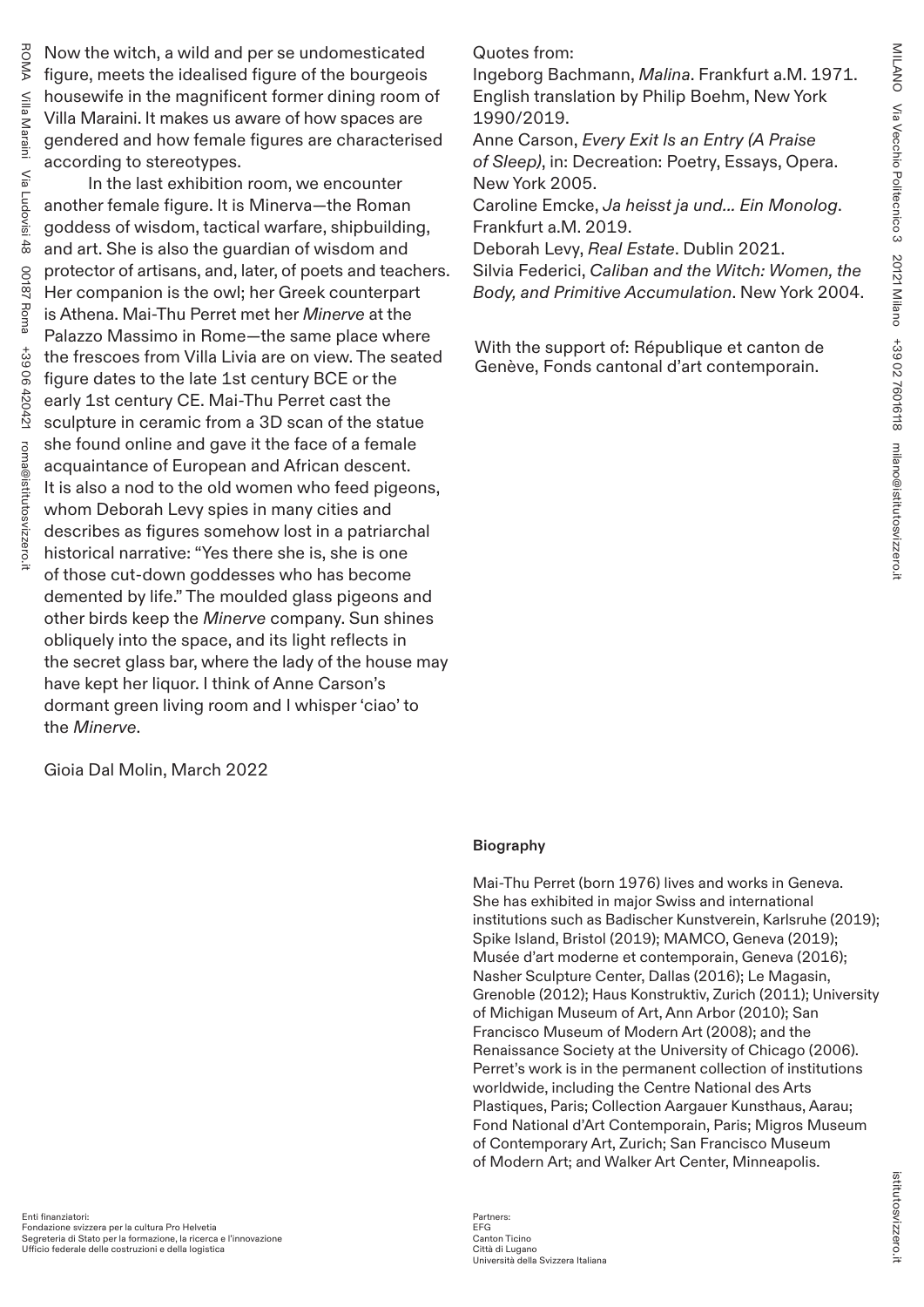# **Real Estate**



Enti finanziatori: Fondazione svizzera per la cultura Pro Helvetia Segreteria di Stato per la formazione, la ricerca e l'innovazione Ufficio federale delle costruzioni e della logistica

Partners: EFG Canton Ticino Città di Lugano Università della Svizzera Italiana